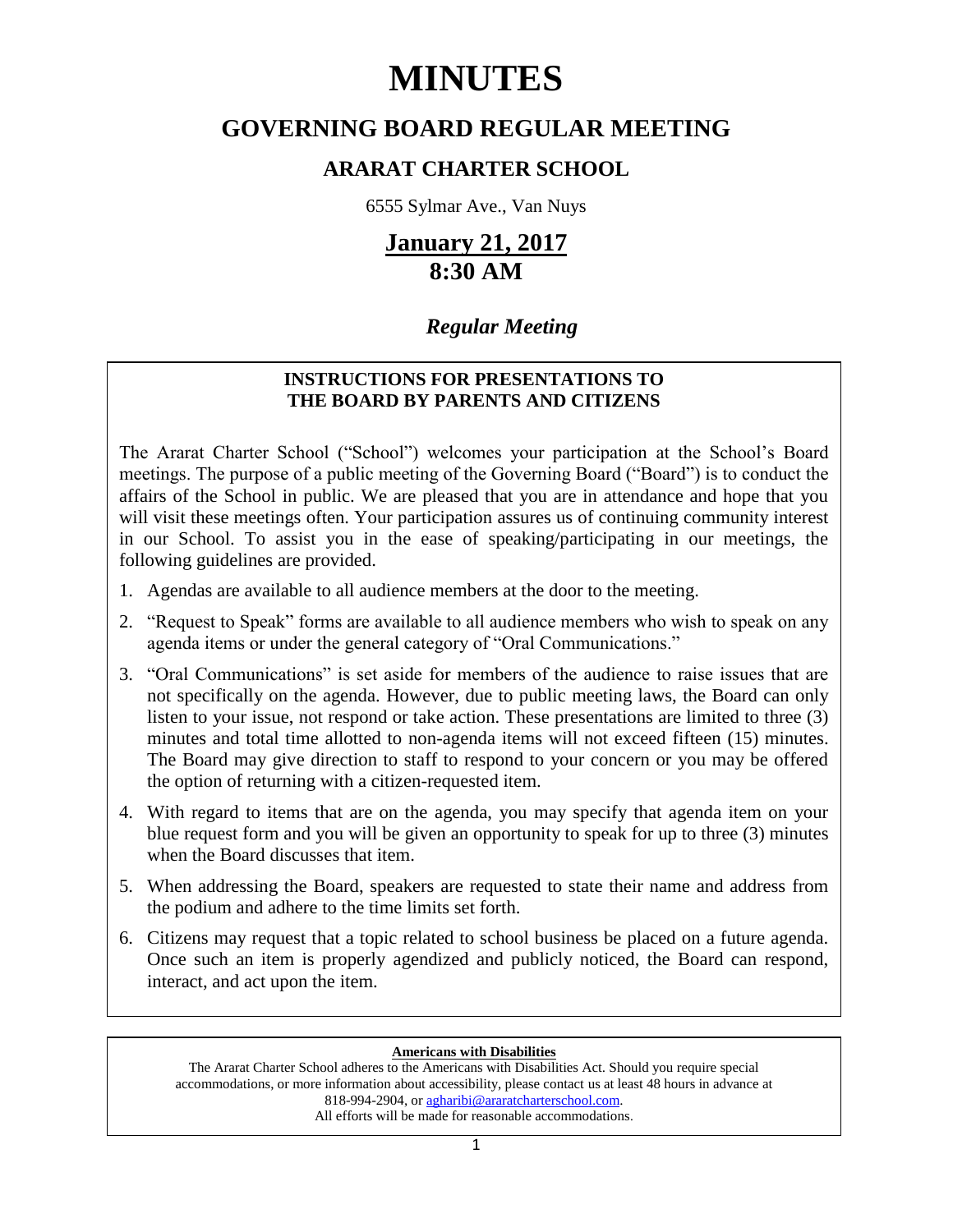#### **A. OPEN SESSION/CALL TO ORDER:**

Meeting was called to order by Board Chairperson, Shakeh Avakian at \_\_\_\_ am.

#### **B. ROLL CALL**



#### **C. APPROVAL OF MINUTES OF BOARD MEETING OF DECEMBER 17, 2017**

Moved by: Hermine Mahseredjian Seconded by: Sylva Karayan Vote:  $5 - 0$  in favor

### **II. COMMUNICATIONS**

#### **A. ORAL COMMUNICATIONS:**

*Non-agenda items: no individual presentation shall be for more than three (3) minutes and the total time for this purpose shall not exceed fifteen (15) minutes. Ordinarily, Board members will not respond to presentations and no action can be taken. However, the Board may give direction to staff following a presentation.*

None

#### **B. FOR INFORMATION: CHAIRPERSON'S REPORT**. (Attachment)

Mrs. Shakeh Avakian shared information on the following:

- **1. Update on Facilities**
- **2. Update on Diversity**
- **3. Update on Form 700**
- **4. Review of Prospective board members**
- **5. Update on Principal Evaluation meeting**

#### **C. FOR INFORMATION: PRINCIPAL'S REPORT.** (Attachment)

*This is a presentation of information that has occurred since the previous Board meeting. (Per attached report)*

Mr. Eduardo Villela shared information on the following:

- **1. Update on School Calendar of Events**
- **2. Update on Enrollment**
- **3. Update on the Purchasing of Facilities**
- **4. Update on LAUSD Oversight Visit**

#### **D. FOR INFORMATION: FINANCIAL REPORT**

*This is an update from what has transpired since the last board meeting.*

Mr. Levi Kirkland and Ms. Kristin Dietz shared information on the following:

#### **1. Budget to Date Update from Edtec**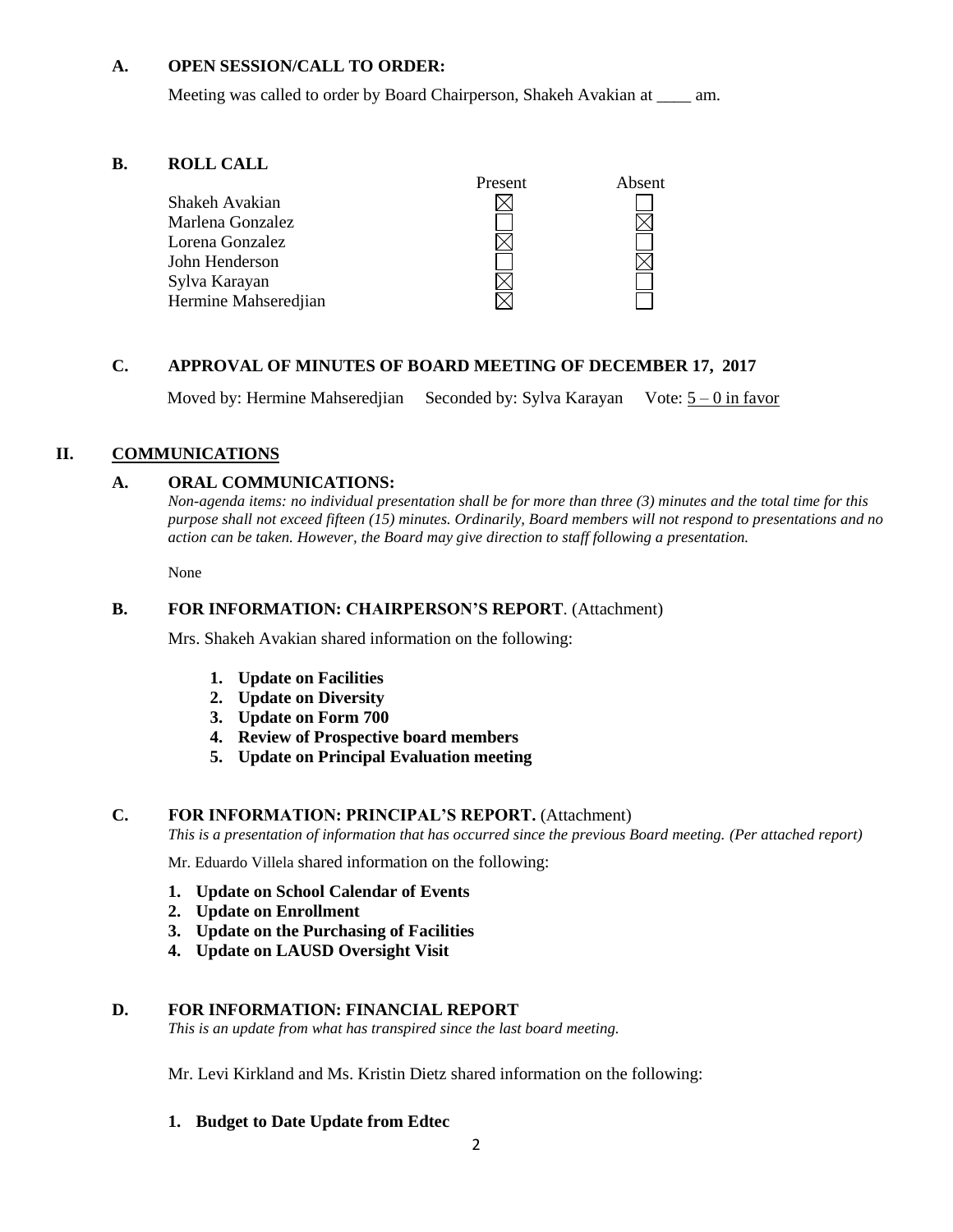#### **III. CONSENT AGENDA ITEMS**

*All matters listed under the consent agenda are considered by the Board to be routine and will be approved/enacted by the Board in one motion in the form listed below. Unless specifically requested by a Board member for further discussion or removed from the agenda, there will be no discussion of these items prior to the Board votes on them. The Principal recommends approval of all consent agenda items.*

None

#### **IV. ACTION ITEMS**

#### **A. Approval is requested for LAUSD SELPA application for option 3 for the 2017-2018 school year Recommend approval**

 Motion by: Hermine Mahseredjian Seconded by: Lorena Gonzalez Vote:  $5 - 0$  in favor

#### **B. Approval is requested for annual submission of our SARC (School Accountability Report Card) Recommend approval**

 Motion by: Lorena Gonzalez Seconded by: Sylva Karayan Vote:  $5 - 0$  in favor

#### **C. Approval is requested for Certification of Governing Board Compliance Checklist Recommend approval**

 Motion by: Hermine Mahseredjian Seconded by: Sylva Karayan Vote:  $5 - 0$  in favor

#### **V. INFORMATION ITEMS**/**POSSIBLE ACTION:**

#### **A. Update for Special Education 2017-2018**

Mr. Villela and Ms. Stuart updated the board on the Option 3 application due February 3. Board approved filing the application with LAUSD.

- **B. Board Members to Rotate as Board Chair**
- **C. New Board Member Selection**
- **D. Association Update -** No update

#### **VI. CLOSED SESSION**

*Adjourned to Closed Session at\_\_*9:54am*\_\_ to consider and/or take action upon any of the following items:*

#### **Public Employee Employment (G.C. 54957)**

Title:

- **Certificated Personnel Update**
- **Classified Updates**
- **Update on Certificated/Management**

#### **Conference with Legal Counsel:**